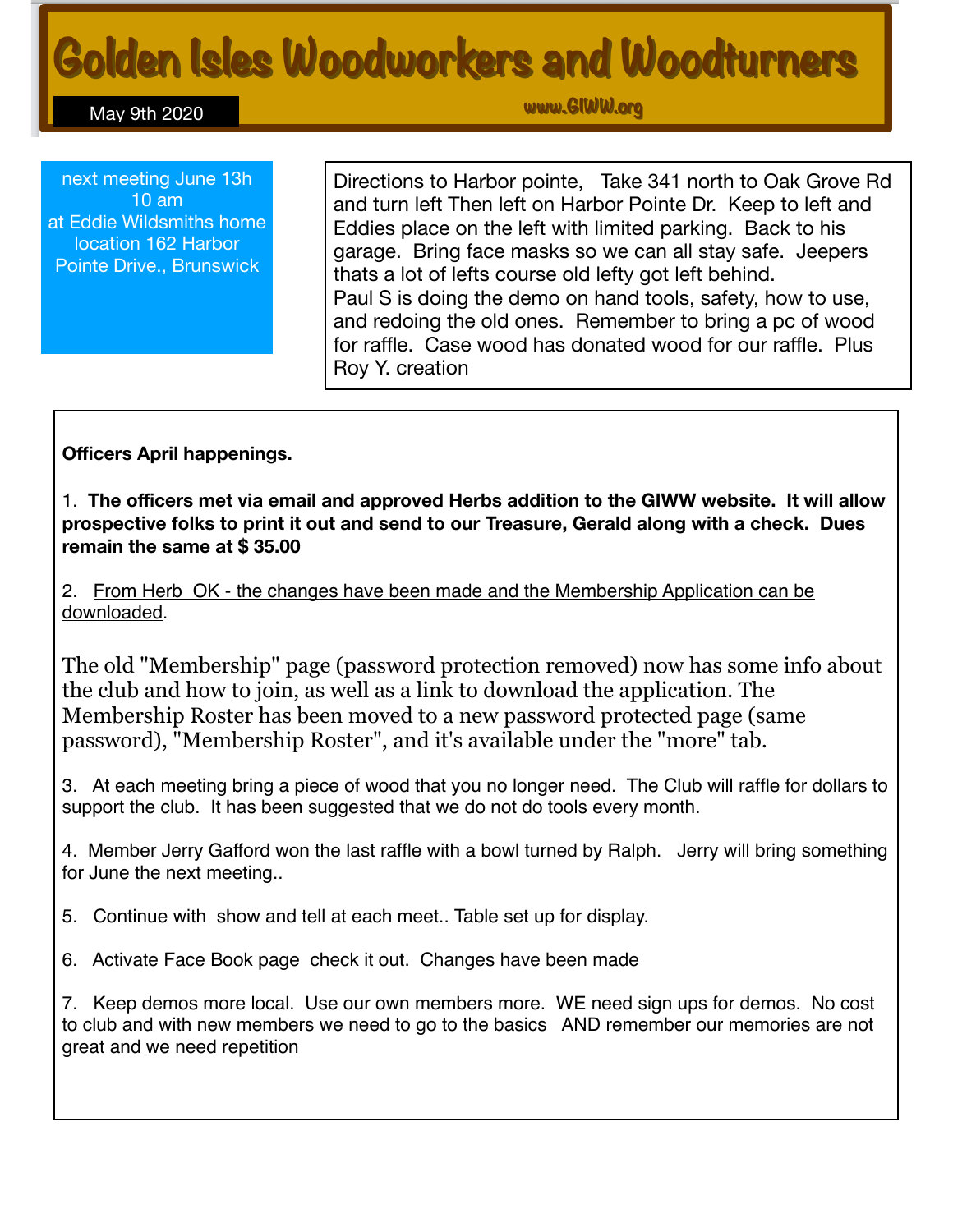## Bragging and Showing Off

### Herb M





Pecan tables



Cherry vase



Magnolia Bowls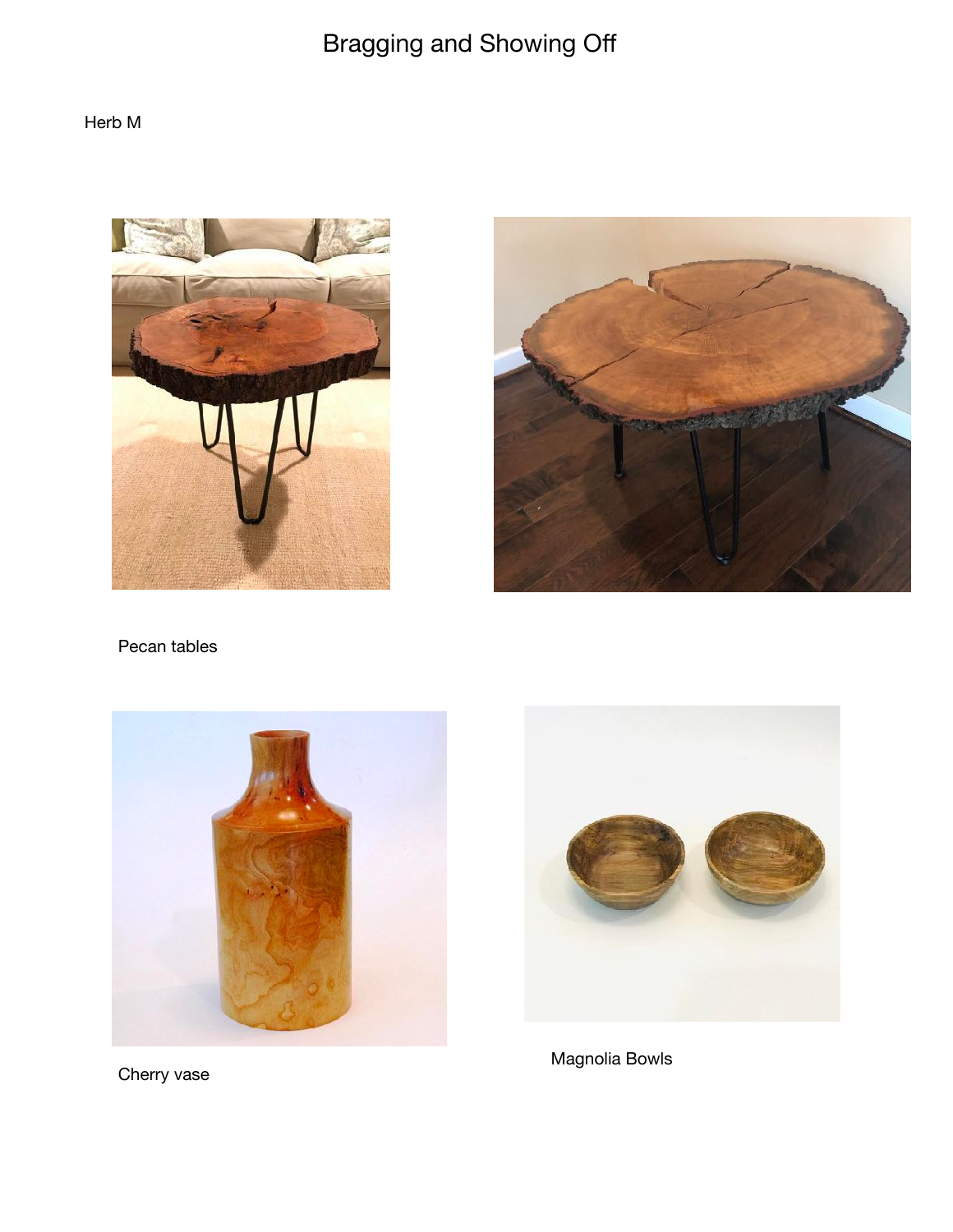

Oak burl one with bark on and one without

#### Paul S



Paul S. says Reclaim, repurpose, and redo. Screw drivers he rehandled with edony and brass furells. **Paul had the gaul to call this newsletter a scandal sheet**

What are these used for.. I am not sure I have anything like this in the shop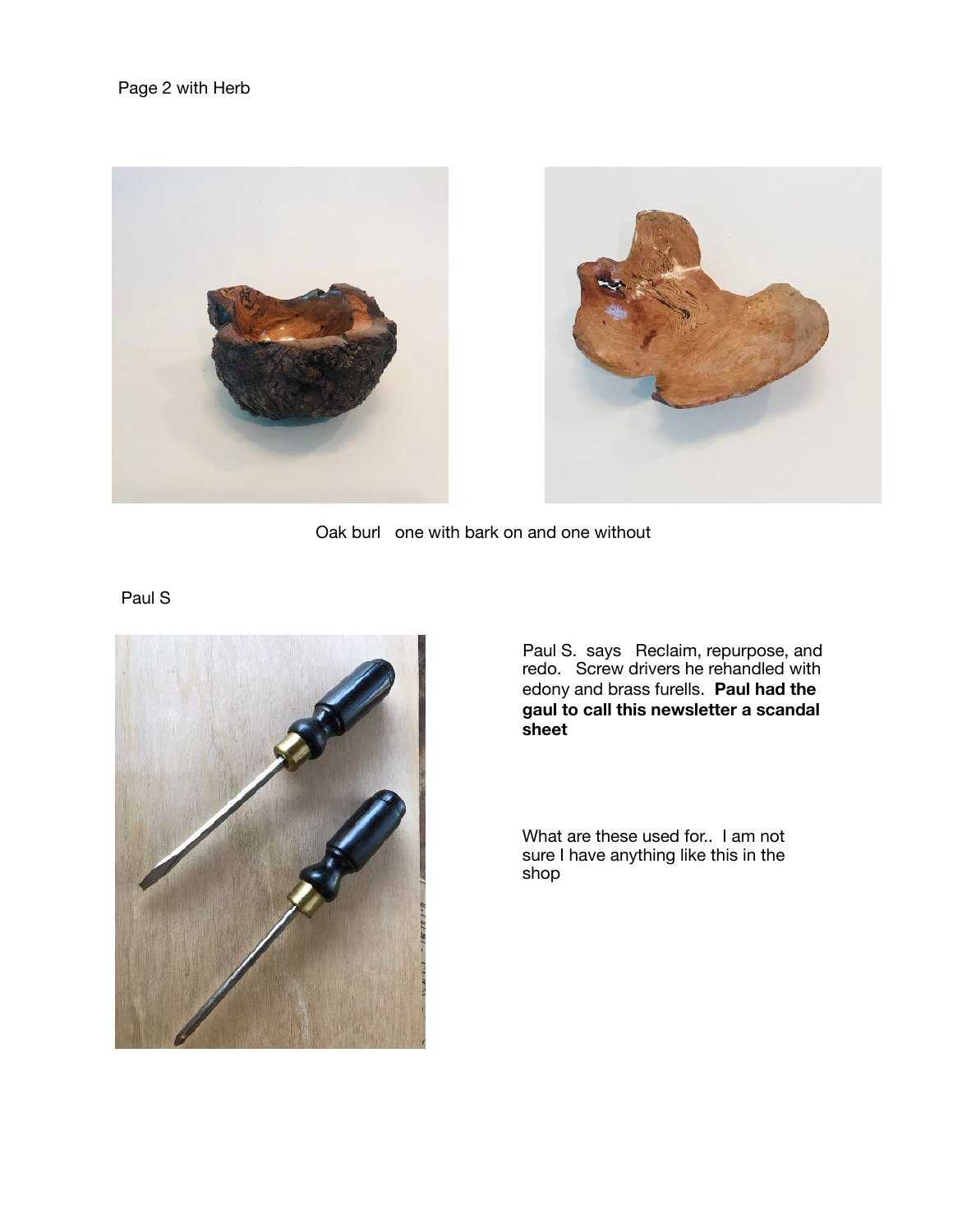

Pepper grinder from Bloodwood, Curly Maple, and Purple Heart with white stars. Heck I thought that was the shine on the handle part or maybe I need new glasses

Karen G

Crepe or Crape Myrtle Candles btw thats a sand dollar in front of them. Saw a woman eat one of those thinking it was a cookie,,, Honest injun

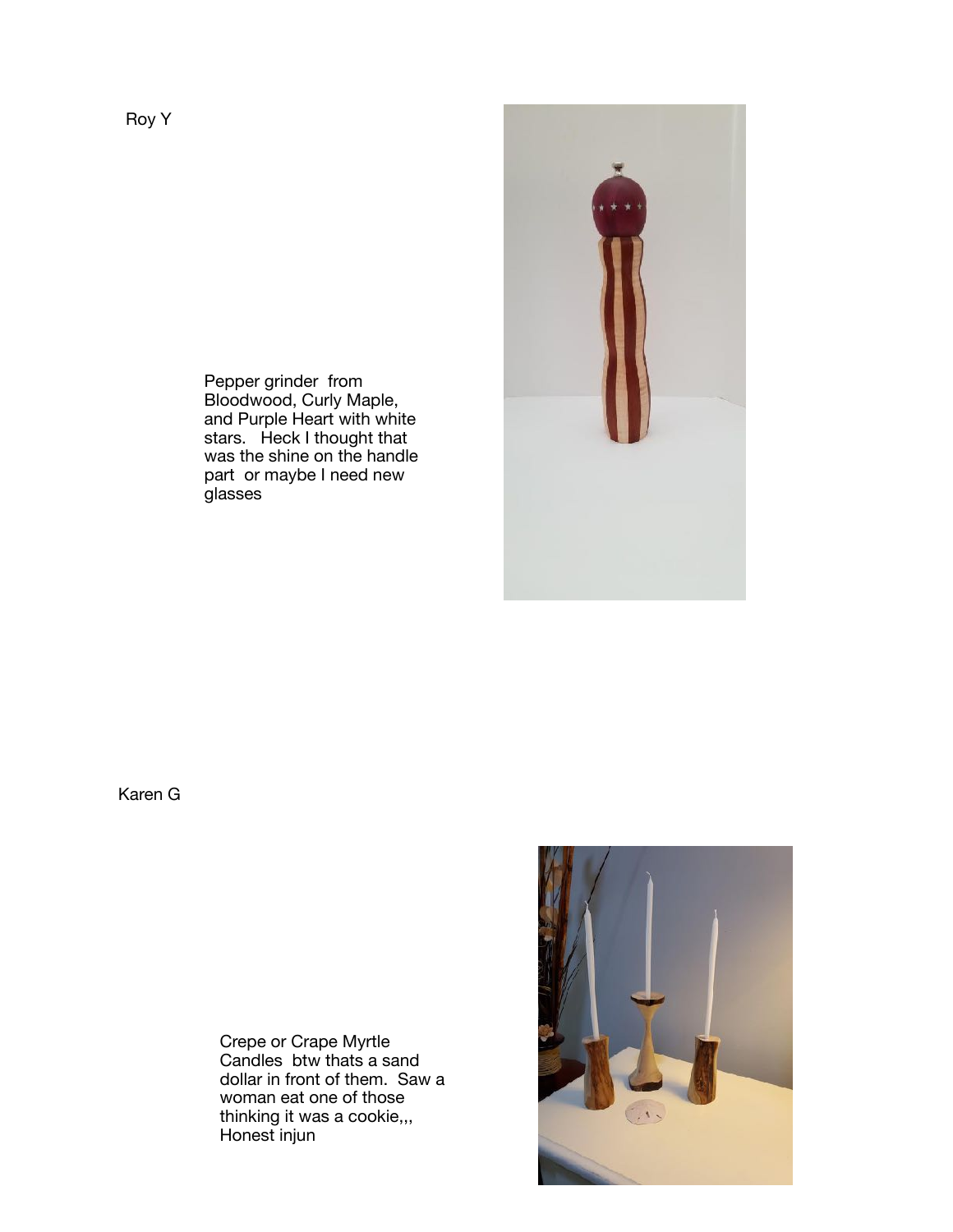#### Karen G continued





## Plates waiting for pyrography

and a life edge bowl





Karen celebrated Easter COVID 19 with home made eggs.. Not so many calories in these